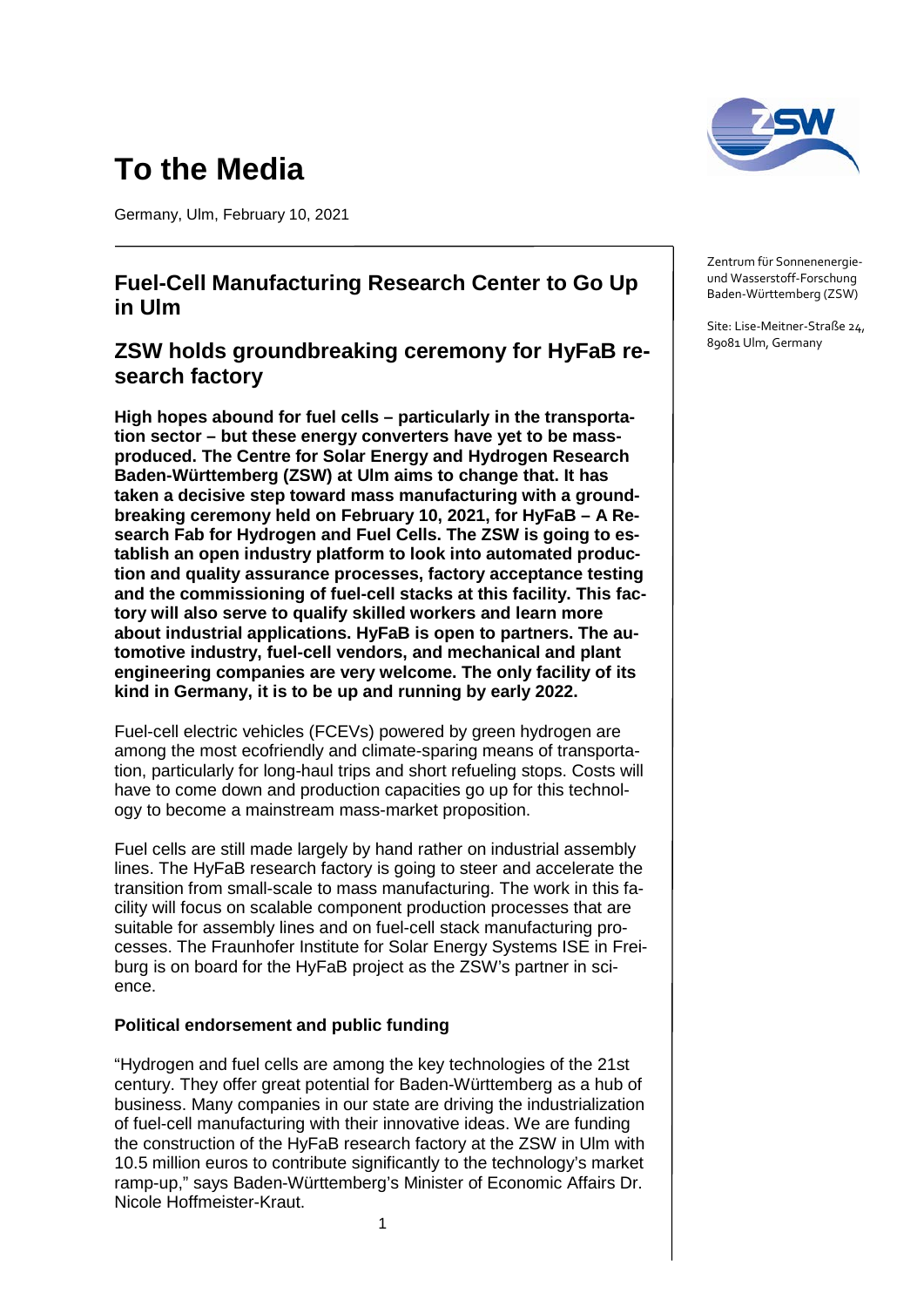

"The HyFaB research factory will be a very important milestone on Baden-Württemberg's path to becoming a leading hub of hydrogen and fuel-cell technology," says Franz Untersteller, the state's Minister for the Environment, Climate and Energy. "We are supporting our companies in the international arena and are doing our part for climate action in many sectors by researching and developing these technologies. Hydrogen is sure to become a key factor over the medium term, especially for climate-friendly industrial manufacturing and for climate-neutral mobility. Our state champions and provides funding for this."

"The ZSW has stood for first-class fuel-cell research for more than 30 years," adds Gunther Czisch, Mayor of Ulm. "Our city is proud of the ZSW and we are delighted to see a new chapter opening here with the construction of the HyFaB research factory. May everyone involved in the commencing construction project enjoy every success. Here's to a punctual start in the first quarter of 2022."

## **A joint effort with the industry**

"HyFaB will provide guidance to help companies get into fuel-cell technology and support their efforts to develop materials, components and manufacturing machinery," says Prof. Dr. Markus Hölzle, a member of the ZSW's Board of Directors and head of the Electrochemical Energy Technologies Division in Ulm, summing up the benefits of the projected research factory. "We are already working with leading fuel-cell manufacturers in Germany and are aware of the industry's urgent needs. The new HyFaB research factory will enable us to pave an even better path to tomorrow's mass fuel-cell manufacturing."

The construction of a new 3,600 m² facility at the ZSW in Ulm commenced with this groundbreaking ceremony. The HyFaB buildings are going up on a lot adjacent to the ZSW's premises at Lise-Meitner-Strasse 24.

### **Trending towards heavy-duty vehicles**

Fuel cells will soon become the same viable option for heavy-duty vehicles that they are today for passenger cars and buses. One reason is that new EU regulations require carbon emissions from heavy-duty vehicles to come down by 15 percent as of 2025 and by 30 percent as of 2030. The EU aims to achieve climate neutrality and carbon-free mobility by 2050.

Vehicles carrying heavy goods on European roads account for around 25 percent of the entire transportation sector's carbon emissions. The new EU regulation also covers heavy trucks, including 40-ton vehicles, Zentrum für Sonnenenergieund Wasserstoff-Forschung Baden-Württemberg (ZSW)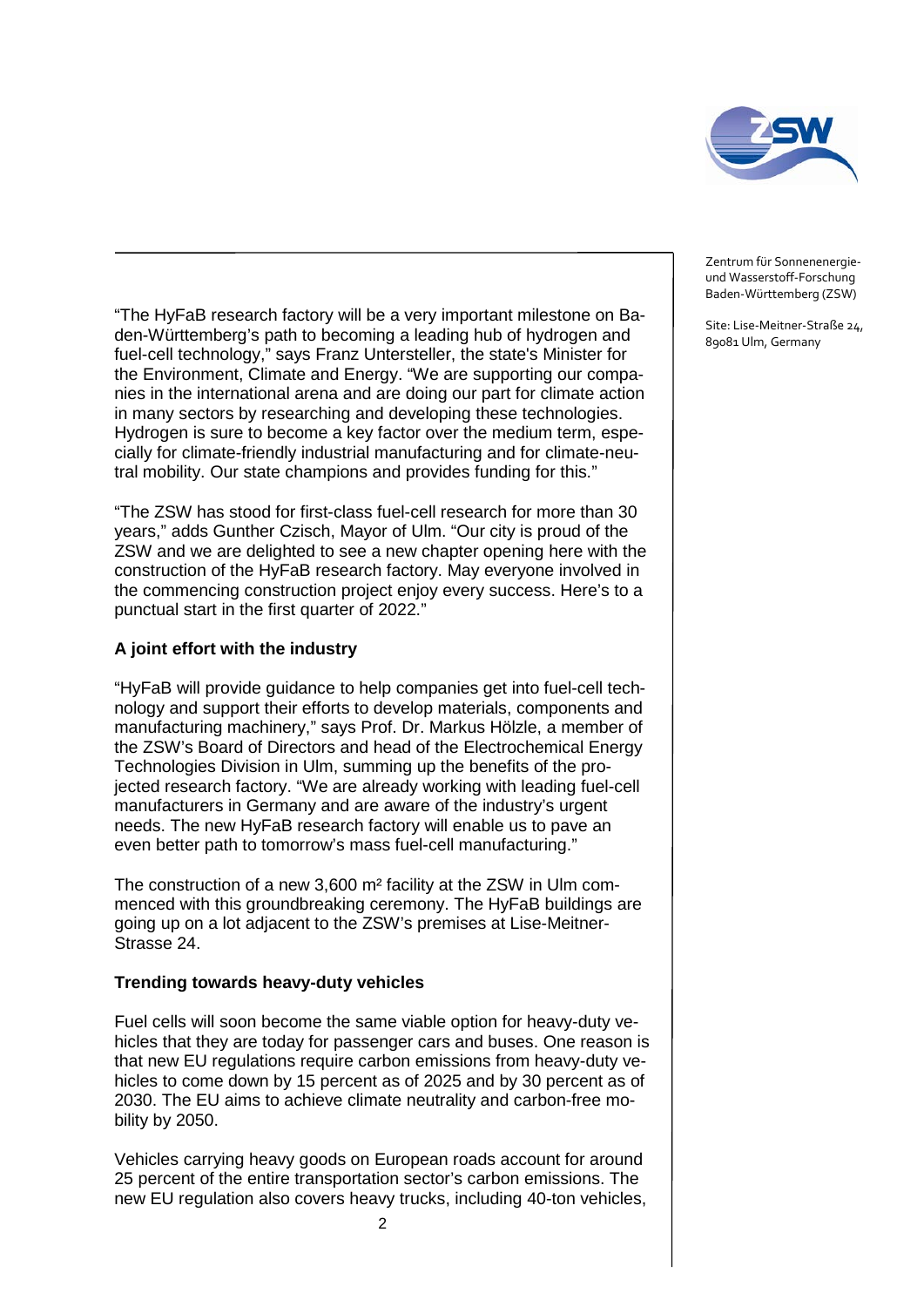

nearly all of which are powered by diesel engines. These long-haul trucks travel far and have to refuel fast. Fuel-cell drives enable both long ranges and short stops – and best off all, they do this with zero emissions. Ulm-based truck manufacturer IVECO is planning to manufacture fuel-cell trucks and start rolling them out as of 2023. Drawing on more than 25 years' experience with fuel cells, Daimler unveiled the Mercedes-Benz GenH2 Truck concept in 2020. Future production models are to have ranges of 1,000 kilometers and more.

#### About ZSW

The Zentrum für Sonnenenergie- und Wasserstoff-Forschung Baden-Württemberg (Centre for Solar Energy and Hydrogen Research Baden-Württemberg, ZSW) is one of the leading institutes for applied research in the areas of photovoltaics, renewable fuels, battery technology, fuel cells and energy system analysis. There are currently around 280 scientists, engineers and tech-nicians employed at ZSW's three locations in Stuttgart, Ulm and Widderstall. In addition, there are 100 research and student assistants.

#### **Media Contacts:**

Tiziana Bosa, Zentrum für Sonnenenergie- und Wasserstoff-Forschung Baden-Württemberg (ZSW), Helmholtzstraße 8, 89081 Ulm, Telefon +49 731 9530 601, [tiziana.bosa@zsw-bw.de,](mailto:tiziana.bosa@zsw-bw.de) [www.zsw-bw.de](http://www.zsw-bw.de/)

Axel Vartmann, PR-Agentur Solar Consulting GmbH, Emmy-Noether-Str. 2, 79110 Freiburg, Tel.: +49 761 380968-23, [vartmann@solar-consulting.de,](mailto:vartmann@solar-consulting.de) [www.solar-consulting.de](http://www.solar-consulting.de/)



The ZSW is building HyFaB – A Research Fab for Hydrogen and Fuel Cells to develop manufacturing technologies. It will also house Europe's largest non-industrial testing field for fuel-cell stacks. Rendering: ZSW / ZG Architekten

Zentrum für Sonnenenergieund Wasserstoff-Forschung Baden-Württemberg (ZSW)